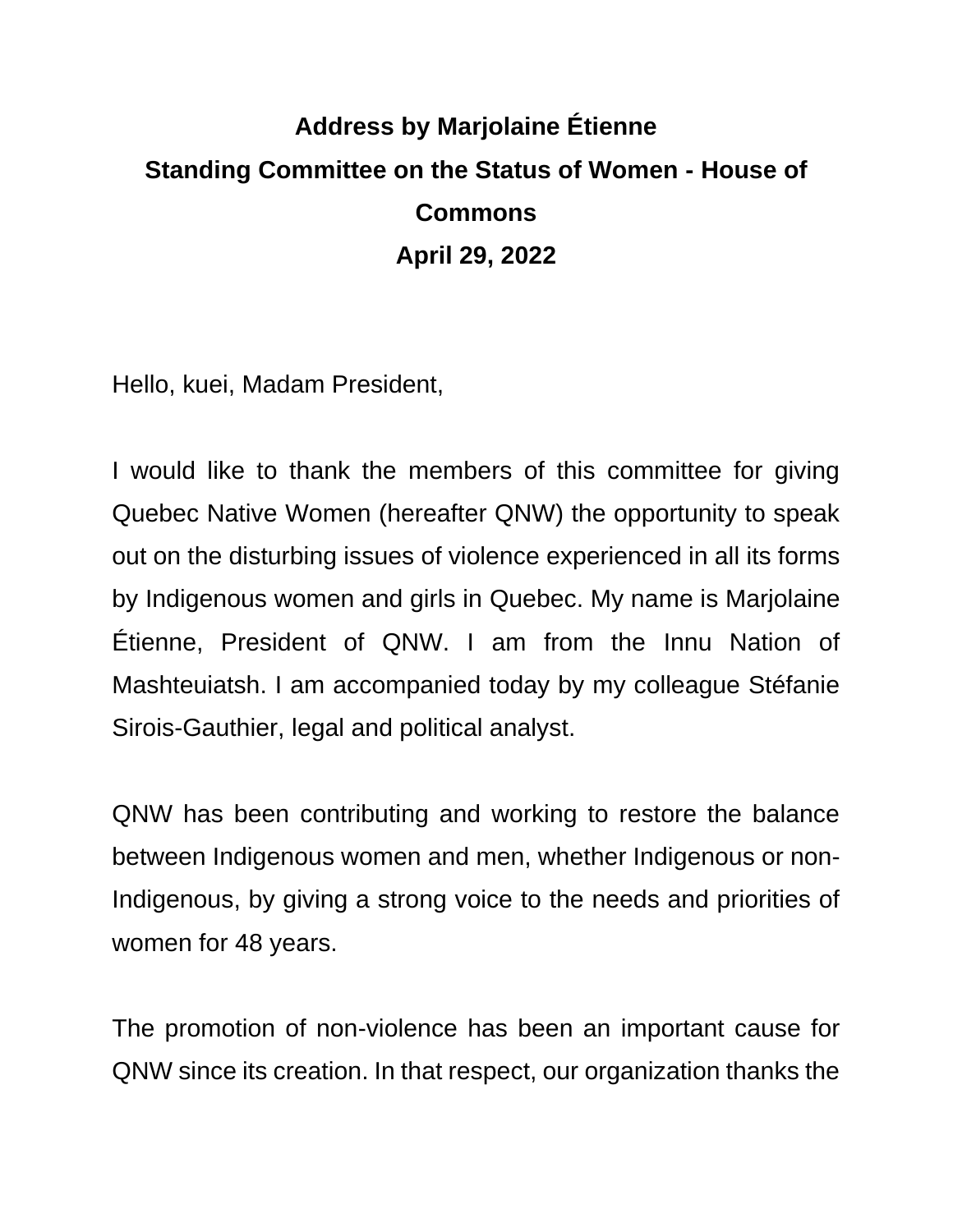Standing Committee on the Status of Women for listening to QNW's priorities in terms of violence related to resource exploitation. Not to mention that Indigenous women and girls are disproportionately victims of violence in all its forms: physical, psychological, sexual, **but also** cultural, mental, spiritual, social, institutional, financial, etc. These forms of violence are present in communities, as well as in urban settings. Indigenous women and girls deserve to be and must be safe from this scourge of violence in all its forms, which has been an additional strain during the pandemic. This violence is the result of all forms of colonial policies that were and are meant to assimilate Indigenous people, especially Indigenous women.

The National Inquiry into Missing and Murdered Indigenous Women and Girls (hereinafter referred to as NIMMIWG) mentions that resource exploitation was at the root of colonization policies. The objective was to develop international trade based on resources and territory that had never been conceded by the various Indigenous communities that occupied it, without consent or agreement.

The NIMMIWG reports that Indigenous women and girls are 12 times more likely to be murdered, particularly because they are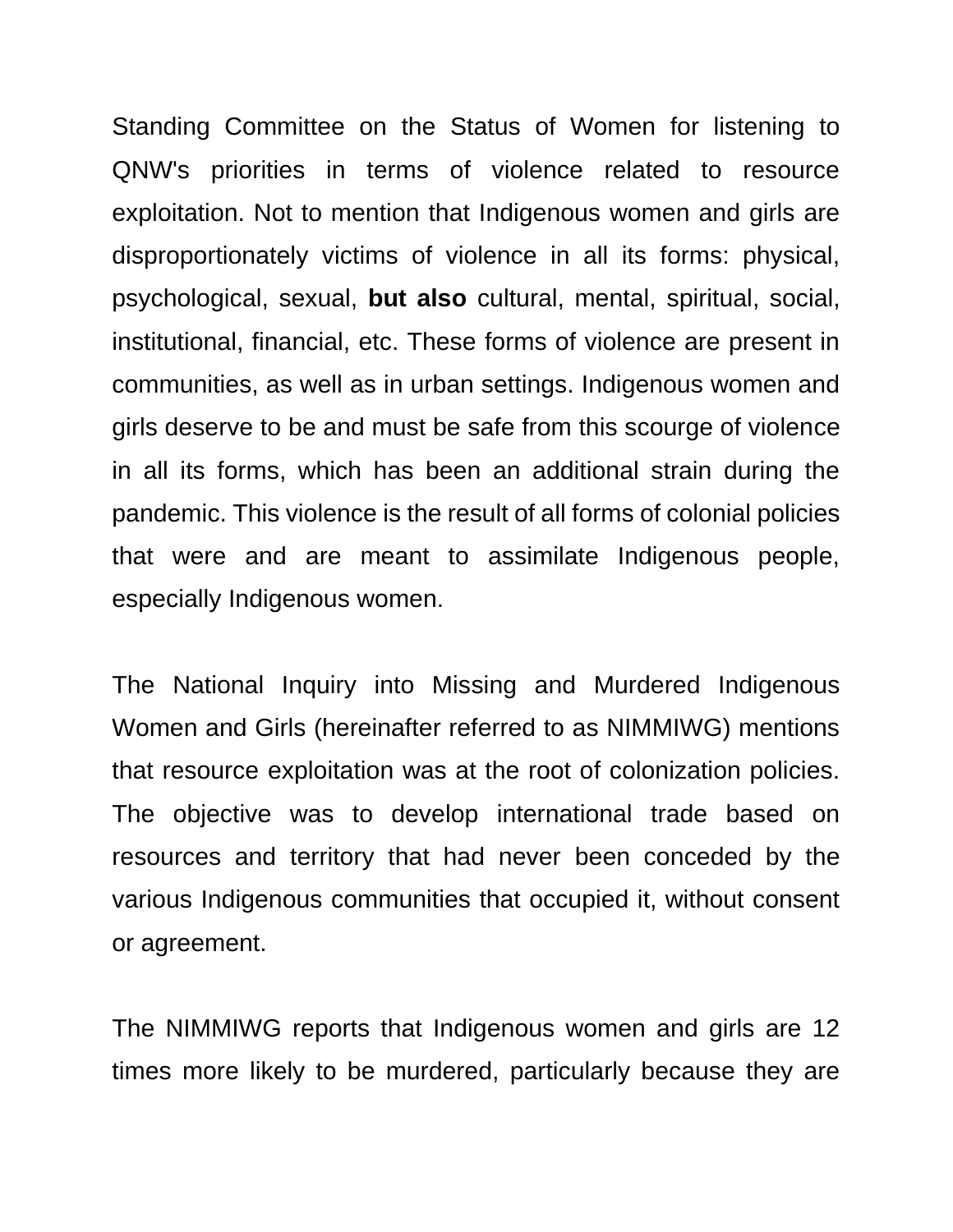marginalized. Discriminatory, patriarchal and assimilative colonial policies and the establishment of Residential schools are prime examples that have had and continue to have severe and permanent intergenerational impacts. It is a slow but tremendously devastating genocide. I don't need to tell you how damaging it has been in communities and for Indigenous women. Without minimizing the violence that women experience in general, the statistics are very clear: Indigenous women are far more affected than their non-Indigenous counterparts.

On the one hand, the NIMMIWG's Calls to Action 13.1 to 13.5 make explicit reference to resource exploitation and impacts on Indigenous women, girls and 2ELGBTQIA + people. In general, the Calls to Action demand that the safety and protection of Indigenous women be taken into account when extractive and mining projects are being developed. To do so, they must be involved in the processes **before, during and after** implementation. Projects must also be subject to socio-economic impact assessments. Governments are also asked to fund research projects in this area, and the industries concerned are asked to expand and strengthen existing social infrastructure to enable greater service delivery.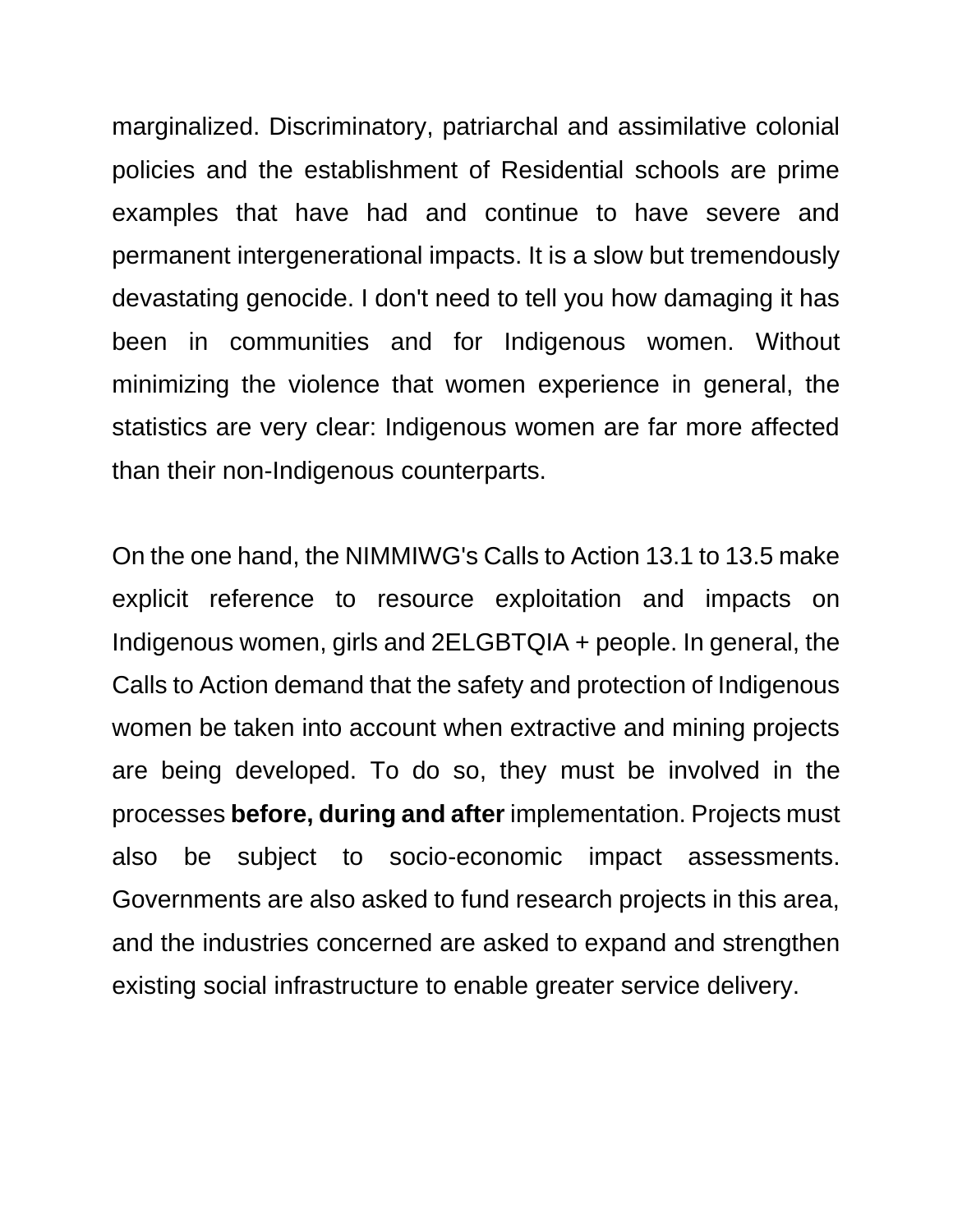Our organization questions whether these calls to action are really being implemented, considering that we are here today to talk about the violence experienced by Indigenous women and girls in a context of resource exploitation. Is the project analysis process comprehensive and multifactorial? What are the criteria for implementing or not implementing the project? Are Indigenous people, Indigenous experts and representative Indigenous organizations represented on the various committees? What about the ongoing monitoring provided for in the call to action 13.2? All of these questions lead to the same question: does the implementation of development projects really comply with the safety, protection and well-being of Indigenous women and girls?

Moreover, these calls to action also refer to the right to free, prior and informed consent guaranteed by Articles 18, 19 and 31 of the *United Nations Declaration on the Rights of Indigenous Peoples* and Canadian constitutional law. It is clear that the principle of Honour of the Crown is not being appreciably respected.

On the other hand, our organization is concerned about the fact that under the NIMMIWG's Call to Action 13.5, governments are supposed to fund more research projects to document the issue. Among other things, the Inuit Women's Association of Canada released a highly relevant study in March 2021. It reported that Inuit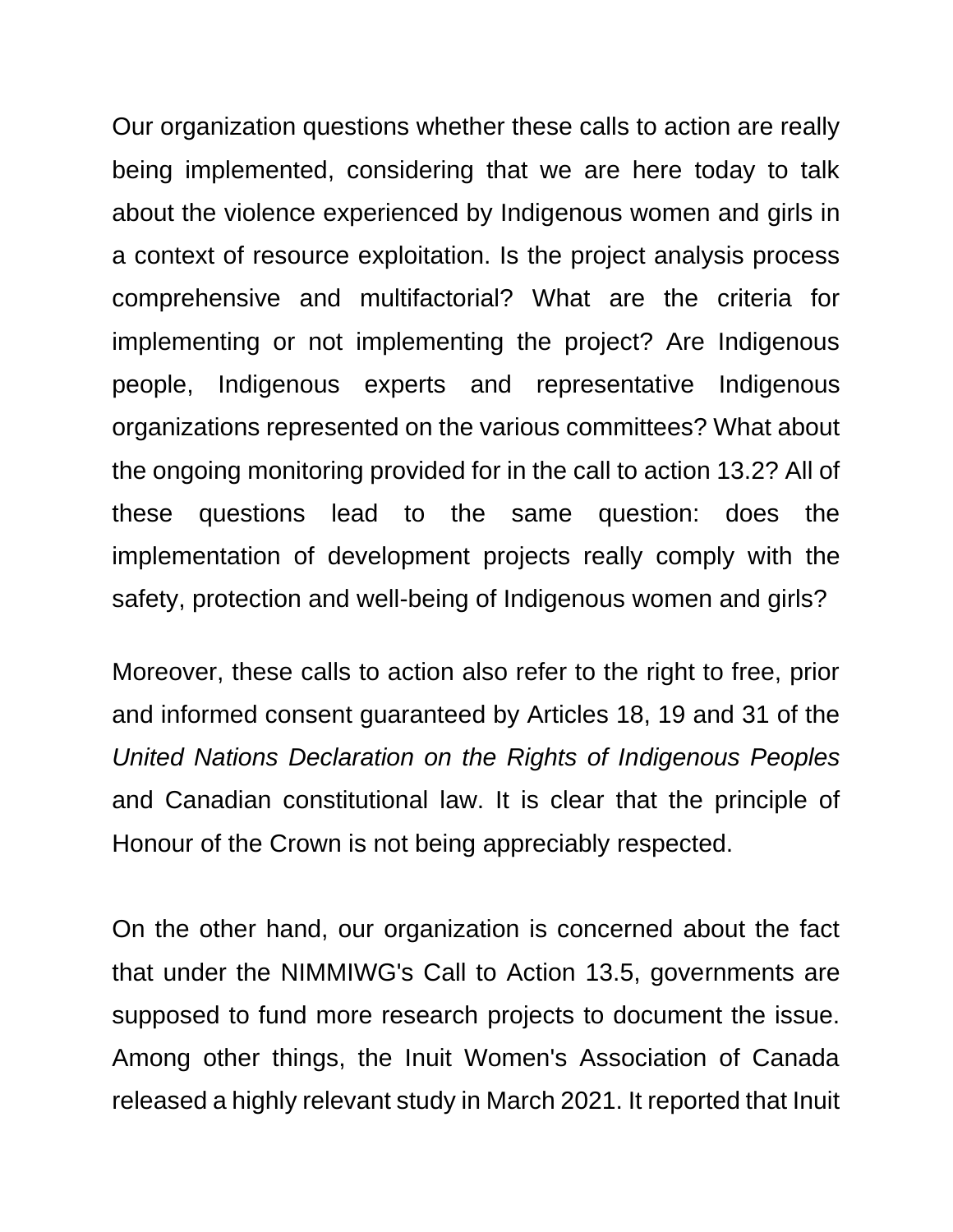women working in the resource extraction industries experienced events such as unwanted touching, emotional abuse, sexual comments, sexual harassment, violence, etc. The question remains: what other recent studies are pointing to the problem? Are there any current studies that deal with violence that takes place outside of the workplace? The answer of our organization is that **too few** studies are carried out for women to be heard.

In recent years, Indigenous women have become somewhat more present on the work sites, but it has previously been recognized that 99% of the jobs were filled by men. This places Indigenous women, either working or living in the vicinity, in a very vulnerable position.

In conclusion, the impacts of economic development and resource exploitation on Indigenous women, particularly when it comes to violence, are still not well documented. We cannot ignore the fact that in addition to experiencing violence related to resource exploitation, women are also subjected to colonial violence as they see their ancestral and traditional territory being overexploited for economic purposes. As a result, the impacts on the environment, the conservation of traditional knowledge and the preservation of fauna and flora are major.